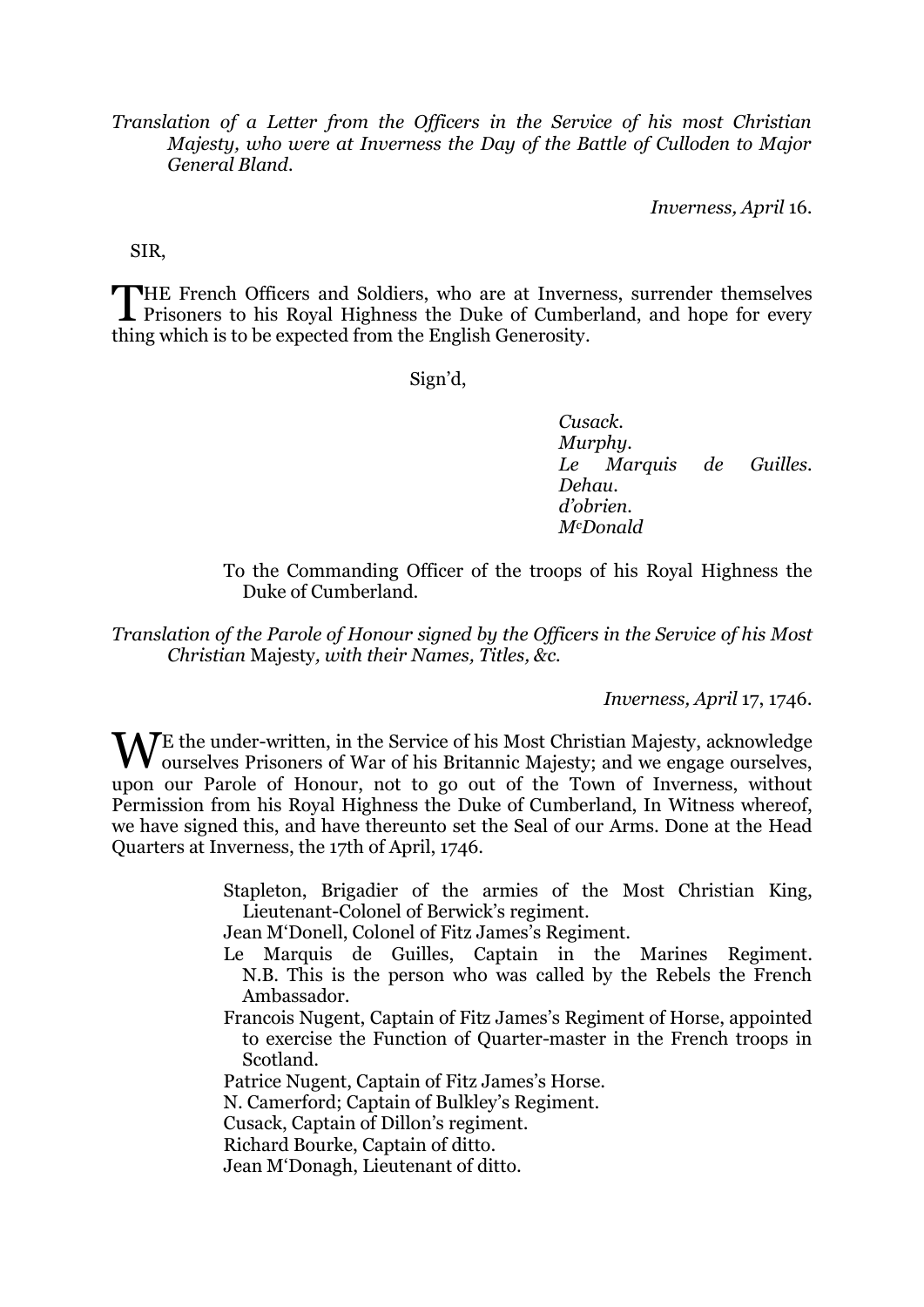Michel Burke, Lieutenant of ditto.

Edouard de Nugent, Captain of ditto.

Carberry Fox, Lieutenant of ditto.

Thomas M'Dermott, Captain of Rothe's regiment.

Dudley M'Dermott, Lieutenant of ditto.

Peter Taaffe, Lieutenant of Rothe's regiment.

Delahoyde, Captain of Berwick's regiment.

Patrick Clargue , Captain of ditto.

Thomas Goold, Lieutenant of ditto.

Pierre O'Reily, Lieutenant of ditto.

Robert Stack, Captain of Lally's, being wounded, Murphy signed for him.

Richard Murphy, Captain of ditto.

Miles Swiny, Lieutenant of ditto.

Patrick-Sarsfield, Lieutenant of ditto.

Jaques Grant, Lieutenant of ditto.

Jean O'Bryen, Captain of the Regiment of Paris Militia.

O'Donohou, Captain of the Regiment of the Royal Scotch.

Douglas, Captain of ditto.

Alexander Gordon, Chaplain of the French Troops.

Pierre Colieno, Second Captain of a Spanish Ship.

Barnaval, Lieutenant of Fitz James's Regiment.

Robert Shee, Captain of ditto, Horse.

Thomas Baggot; Captain of ditto.

Mark Baggot; Adjutant of ditto.

Alexander Geoghegan; Captain of Lally's regiment.

D'Andrion, Officers of artillery.

Jean Nugent; Lieutenant of Fitz James's Horse.

De Cook; Cornet of ditto.

John Dillon, Captain of Dillon's Regiment.

Thomas Scott, Volunteer in Bulkley's Regiment.

Du Saussay, French Engineer.

D'Horton, Captain of the Royal Scotch.

Dicconson, Lieutenant of ditto.

Nairne, Lieutenant of ditto.

Damary, Lieutenant of ditto.

O'Danil, Lieutenant of Bulkley's Regiment.

Charles Guillame Douglass, Captain in Languedoc.

Jean St Leger, Captain of the Royal Scotch.

Eugene O'Keaffe, Lieutenant of Berwick's Regiment.

Charles Bodin, Officer of Artillery.

Philippe Molloy, Quartermaster in Fitz James's.

Lord Lewis Drummond, Captain of the Royal Scotch.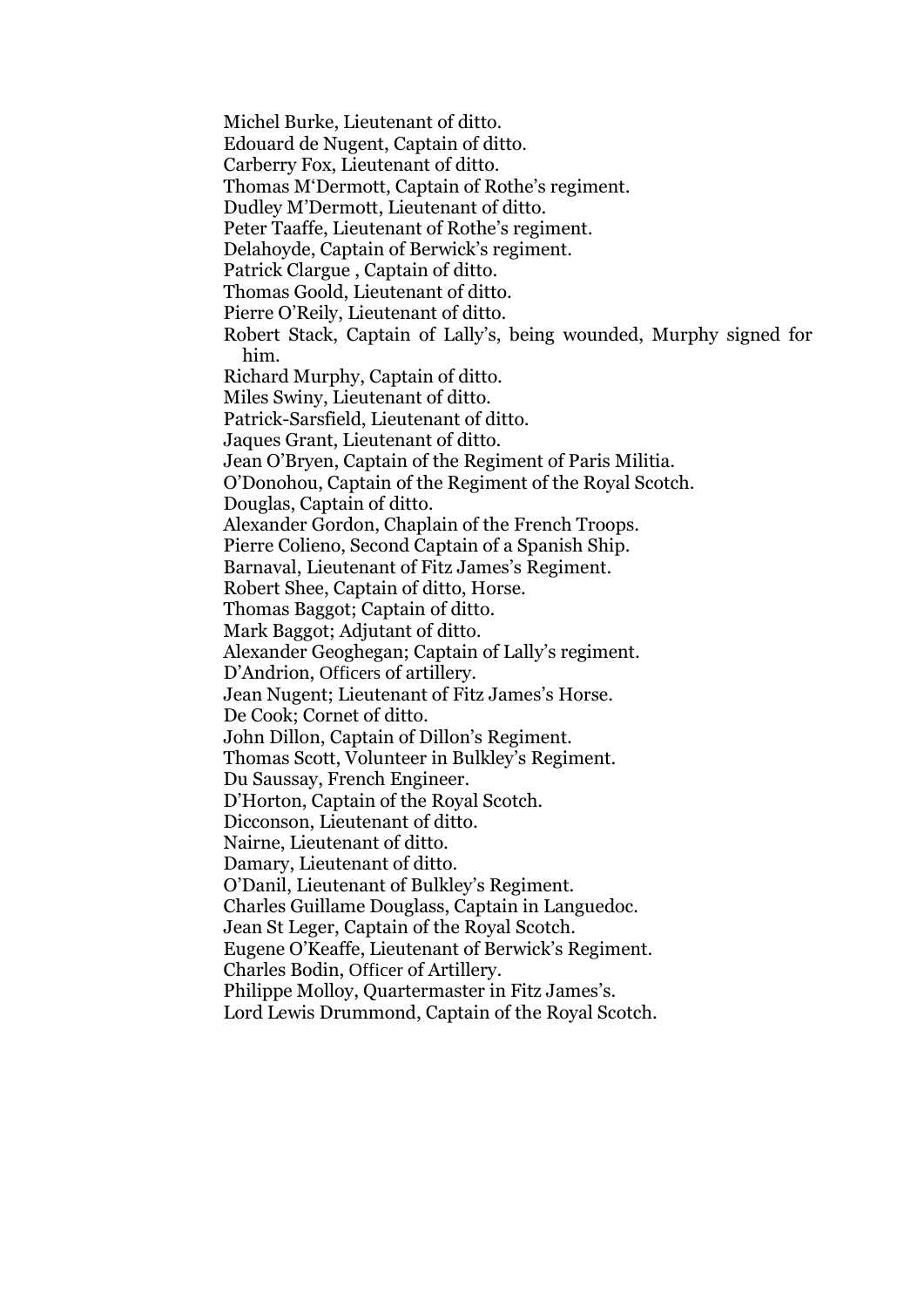*Return of the Rebel Officers now Prisoners in Inverness.*

*April 19, 1746.*

3 } C Colonel Lord Kilmarnock.  $\mathsf C$ .

Major James Stuart

 $5 \cdot$  $\overline{\mathcal{L}}$  $\mathsf{I}$  $\mathbf{I}$  $\mathbf{I}$  $\overline{1}$ Captain James Farquharson. Ditto, Andrew Wood Ditto, Alexander Coming.. Ditto, Sprewell. D

Lieutenant, George Gordon.

3<sup>{</sup> (Ensign Duncan Mac Gregor. D D  $\mathcal{L}_{\mathcal{A}}$ 

1 Engineer, John Finlayson.

1 Chaplain, George Law.

1 Deputy Pay-Master, ———Nairn.

1 Surgeon, George Lowther.

1 Life-Guard, Sir John Wedderburn.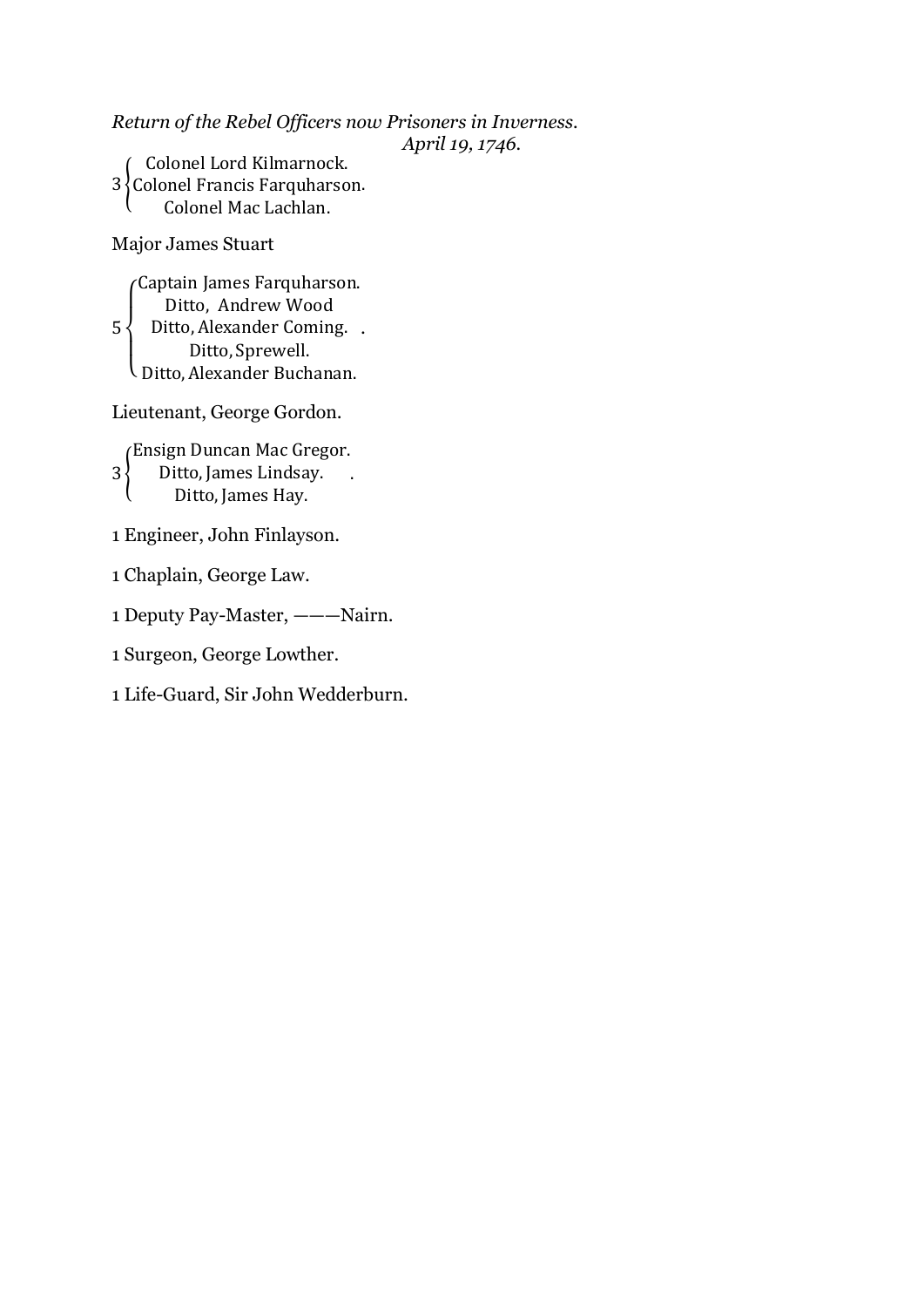## *Return of Ordnance and Stores taken at and since the Battle of Culloden. Inverness April* 10.

| <b>Brass Ordnance</b>                                                | $1 lb. \frac{1}{2}$ | 3              |
|----------------------------------------------------------------------|---------------------|----------------|
|                                                                      | 3 <sub>1b</sub>     | 11             |
|                                                                      | 4 lb.               | 4              |
| <i>Iron</i> Ordnance                                                 | 4 <sub>1b</sub>     |                |
|                                                                      |                     | 22             |
| <b>Brass Swivels</b>                                                 |                     | 6              |
| <b>Iron Ditto</b>                                                    |                     | $\overline{2}$ |
|                                                                      |                     | 8              |
| Firelocks of different Kinds                                         |                     | 2330           |
| <b>Broad Swords and Blades</b>                                       |                     | 190            |
| <b>Musquet Cartridges</b>                                            |                     | 1500           |
| Shot for Ordnance of different Natures                               |                     | 1019           |
| Musquet shot C.                                                      |                     | 5              |
| <b>Barrels of Powder</b>                                             |                     | 37             |
| <b>Ammunition Carts</b>                                              |                     | 22             |
| Besides smaller Scores, some Tents, Cantines-, Pouches and Cartouch. |                     |                |
| Boxes, Pistols, Saddles, &c.                                         |                     |                |

*Return of the Killed and Wounded at the Battle of Culloden, April* 16, 1746. *Names of the Officers Killed and Wounded*

Captain Lord Robert Kerr, Killed. Barrell's  $\overline{\mathcal{L}}$  $\mathsf{I}$  $\mathbf{I}$  $\mathbf{I}$  $\overline{1}$ L Captain Romer, Lieutenant Edmonds, Ensign Campbell, Ensign Brown,  $\vert$  $\overline{1}$  $\mathbf{I}$  $\mathbf{I}$ Wounded. Wolfe's, Ensign Bruce, Wounded. Price's,  $\begin{cases} C \\ C \end{cases}$ C Bligh's, Lieutenant Trapaud, Wounded. Late Monro's  $\overline{\mathcal{L}}$  $\mathbf{I}$  $\mathbf{I}$  $\mathbf{I}$  $\overline{1}$  $\sqrt{2}$  Captain Kineer,  $\sqrt{2}$ Lieutenant King, L Ensign Daily, Ensign Mundock, J  $\mathbf{I}$  $\overline{1}$  $\mathbf{I}$ Wounded. Late Ligonier's, Captain Spark, Wounded.

Battereau's, Captain Carter, Wounded. Lord Loudoun's, Captain John Campbell, Wounded, and Dead since.

Militia, Captain Colin Campbell, Wounded, and Dead since.

|                      | HORSES. |          |        |
|----------------------|---------|----------|--------|
|                      | Killed. | Wounded. | Total. |
| Kingston's Horse     | 2       |          | .પ     |
| Cobham's Dragoons    |         | .5       | Q      |
| Mark Kerr's Dragoons |         | 15       | 10     |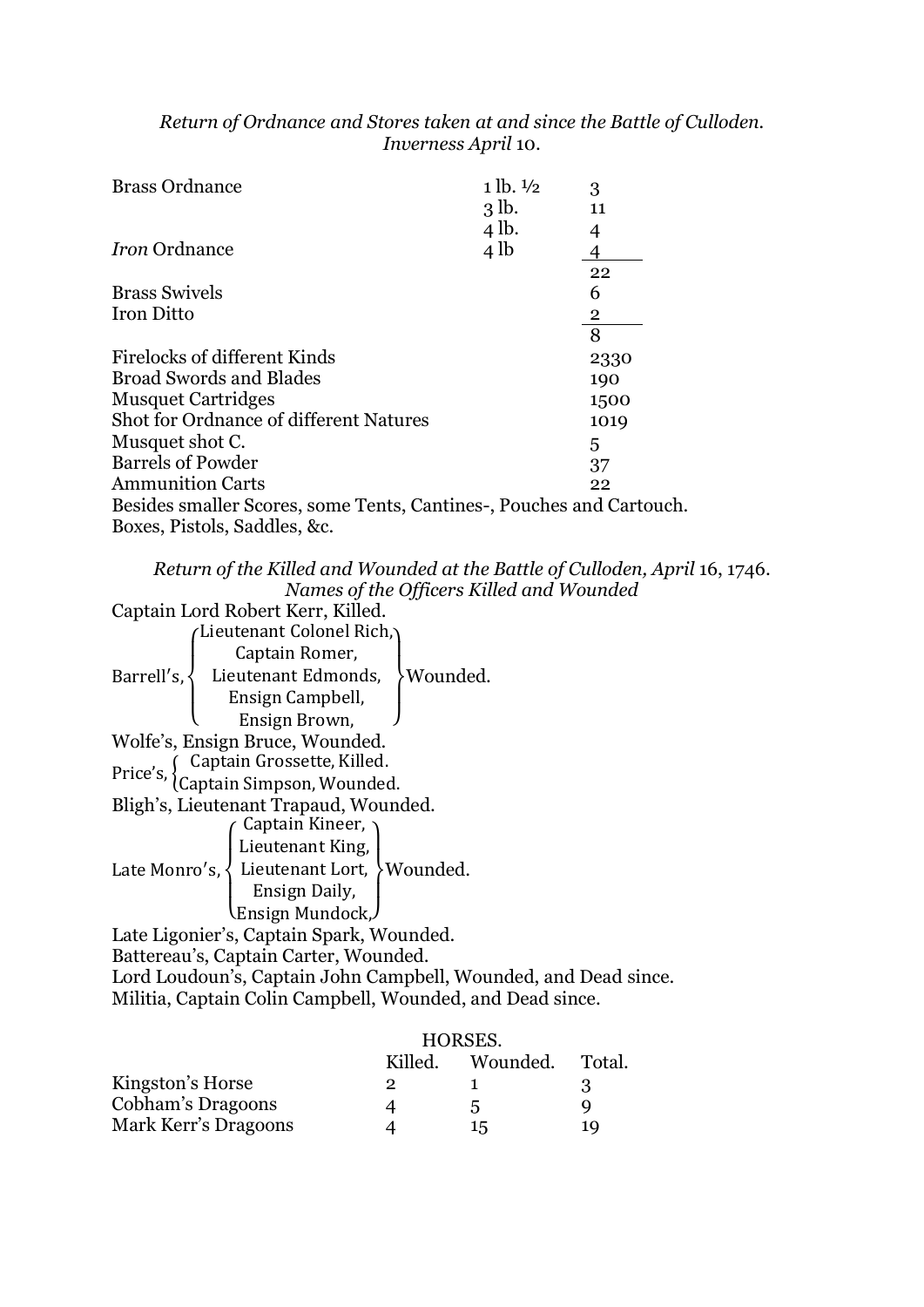|                                      | Rank and File.                |                                |
|--------------------------------------|-------------------------------|--------------------------------|
|                                      | Killed, Officers<br>included. | Wounded, Officers<br>included. |
| The Royal Scots                      |                               | 4                              |
| Lieutenant General Howard's          | 1                             | $\overline{2}$                 |
| Lieutenant General Barrel's          | 17                            | 108                            |
| Major General Wolfe's                |                               | $\mathbf{1}$                   |
| Major General Pulteney's             |                               |                                |
| <b>Brigadier Price's</b>             | 1                             | 9                              |
| Brigadier Bligh's                    | $\overline{4}$                | 17                             |
| <b>Royal North British Fuziliers</b> |                               | 17                             |
| Brigadier Lord Sempill's             | $\mathbf{1}$                  | 13                             |
| Major General Blakeney's             |                               |                                |
| Brigadier Cholmondeley's             | $\mathbf{1}$                  | $\overline{\mathbf{c}}$        |
| Brigadier Flemming's                 |                               | 6                              |
| Late Monro's                         | 14                            | 68                             |
| Late Ligonier's                      | $\mathbf{1}$                  | 5                              |
| Battereau's                          |                               | 3                              |
| Total                                | 40                            | Total 245                      |
| Artillery                            |                               | 1 Gunner                       |
|                                      |                               | 5 Men.                         |
| Lord Loudoun's Regiment              | 6                             | 3                              |
| Argylshire Militia                   |                               | $\mathbf{1}$                   |
| Kingston's Horse<br>Cavalry,         |                               | $\mathbf{1}$                   |
| Cobham's Dragoons                    | $\mathbf{1}$                  |                                |
| Lord Mark Kerr's Dragoons            | 3                             |                                |
| <b>Total Killed</b>                  | 50                            | Wounded 259                    |
| Missing                              |                               |                                |
| Total of Killed and Wounded          |                               | 310                            |